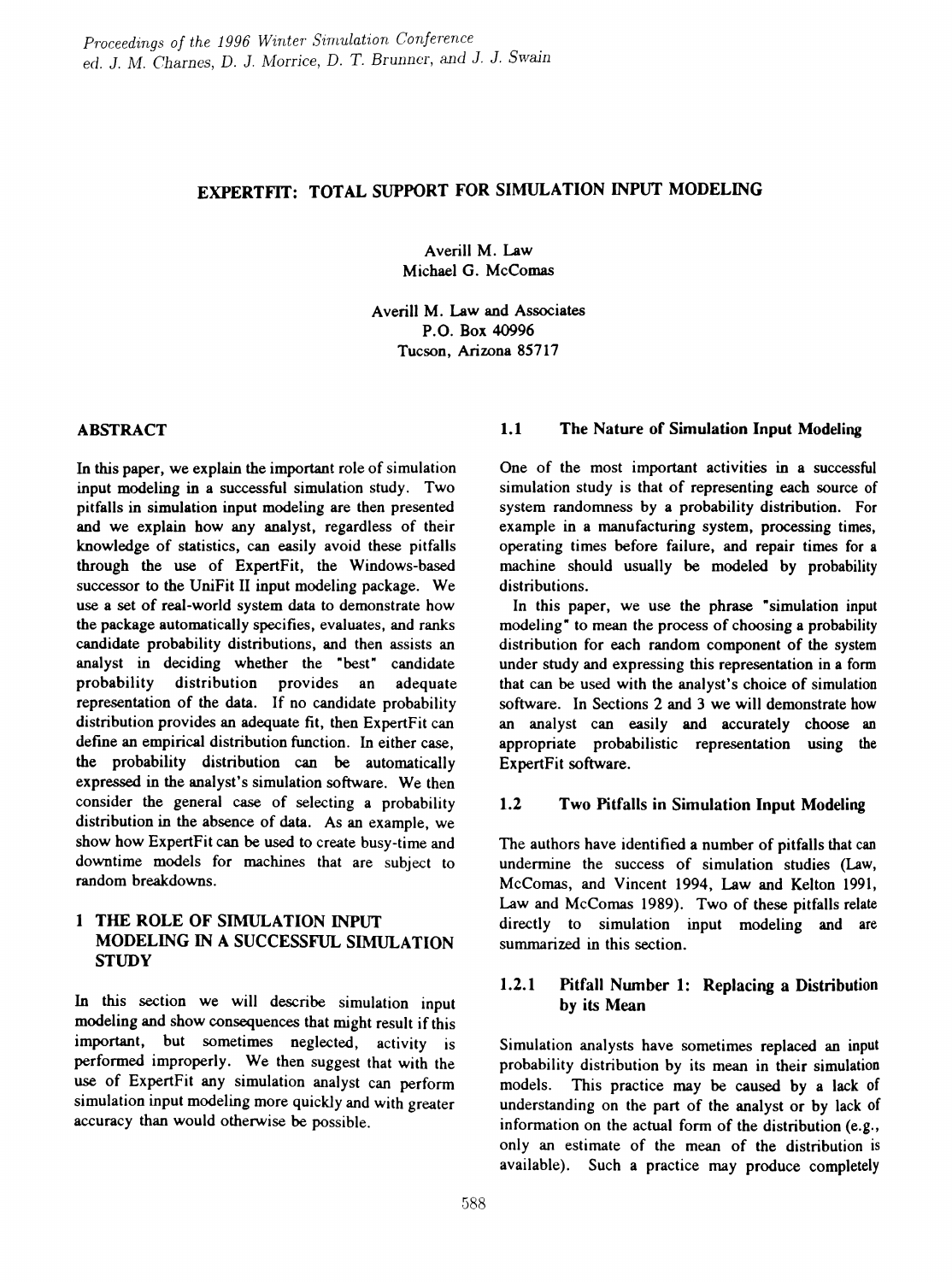erroneous results, as is shown by the following example.

Consider a manufacturing system consisting of a single machine tool at which jobs arrive to be processed. Suppose that the mean interarrival time of jobs is one minute and the mean processing time is 0.99 minute. Suppose further that the interarrival times and processing times actually have an exponential distribution. Then it can be shown that the long-ron mean number of jobs waiting in the queue is *approximately* 98. On the other hand, suppose we were to follow the dangerous practice of replacing a source of randomness with a constant value. If we assume that each interarrival time is *exactly* one minute and each processing time is *exactly* 0.99 minute, *then each job isfinished before the next arrives and no job ever waits in the queue!* The variability of the probability distributions, rather than just their means, has a significant impact on the congestion level in most queueing-type (e.g., manufacturing) systems. In Section 2 we shall show how the use of ExpertFit makes choosing an appropriate probability distribution a simple and easy process.

# 1.2.2 Pitfall Number 2: Incorrect Modeling of Random Machine Downtimes

The largest source of randomness for many manufacturing systems is that associated wth random machine downtimes. An analyst is often faced with representing in a simulation model the random machine downtimes of a machine that has not yet been purchased. Data concerning the actual downtime behavior of machine tools is, thus, unavailable and the analyst must rely on estimates of reliability provided by vendors and engineers. Suppose, for example, that a vendor claims that a machine tool will be down 10 percent of the time, but is unwilling or unable to provide more information on its operating time before breakdown and its repair time. Given the limited available information, some simulation analysts account for downtimes by simply reducing the machine processing rate by 10 percent. Law and McComas (1989) compare this practice to a more accurate model that we describe in Section 3. Although the two modeling approaches led to similar results for an average throughput measure of performance, the use of the reduced-production-rate model led to large errors with regard to measures such as average time in system and maximum number of jobs in queue. Accurate estimation of the latter performance measures is essential in many simulation studies. Thus, serious errors can result if an incorrrect, simplified approach is taken. We will show in Section 3 how easy it is to obtain a more accurate model of random machine downtimes using ExpertFit.

# 1.3 Advantages of Using ExpertFit

With the assistance of ExpertFit *any* analyst, regardless of their prior knowledge of statistics, can avoid the two pitfalls introduced above. When system data are available, a complete analysis with the package takes just minutes. The package identifies the "best" of the candidate probability distributions, and assists the analyst in deciding whether the fit is good. If none of the candidate distributions provides an adequate fit, then an empirical distribution function can be created by ExpertFit. In either case, the representation of system randomness can be automatically expressed in the analyst's choice of simulation software. Appropriate probability distributions can also be selected when no system data are available. For the important case of machine breakdowns, ExpertFit will determine appropriate busy-time and downtime probability distributions that match the system's behavior, *even* if*the machine is subject to blocking or starving.*

# 2 USING ExpertFit WHEN SYSTEM DATA ARE AVAILABLE

We now consider the case where an analyst has system data corresponding to the source of randomness to be represented in the simulation model. Our intention is to highlight the capabilities of ExpertFit. A demo disk with detailed commentary on program operation is available at no charge from the authors.

Three types of analyses are available for selecting probability models. In addition to the analysis of system data, there are two analysis types available when no system data are available (see Section 3). We have designed ExpertFit to embody our years of experience in selecting appropriate simulation input models. The user interface features multi-tabbed folders that correspond to the recommended steps in an analysis. Each tab organizes the appropriate options in a way that reflects our recommended analysis approach. Each option has default configuration settings that make it easy for an analyst to do any statistical procedure. All graphs are designed to assist in meaningful comparisons and to minimize possible analyst misinterpretation. For example: a) multiple models can be plotted on the same graph, b) error graphs are automatically scaled so that the visual size of an error reflects the severity of the error, and c) whenever possible, error bounds (safety limits) are displayed. These software features make it easy for any analyst to perform accurate and thorough analyses of data sets, regardless of their prior knowledge of statistics. On the other hand, the user interface is completely flexible so that an experienced analyst can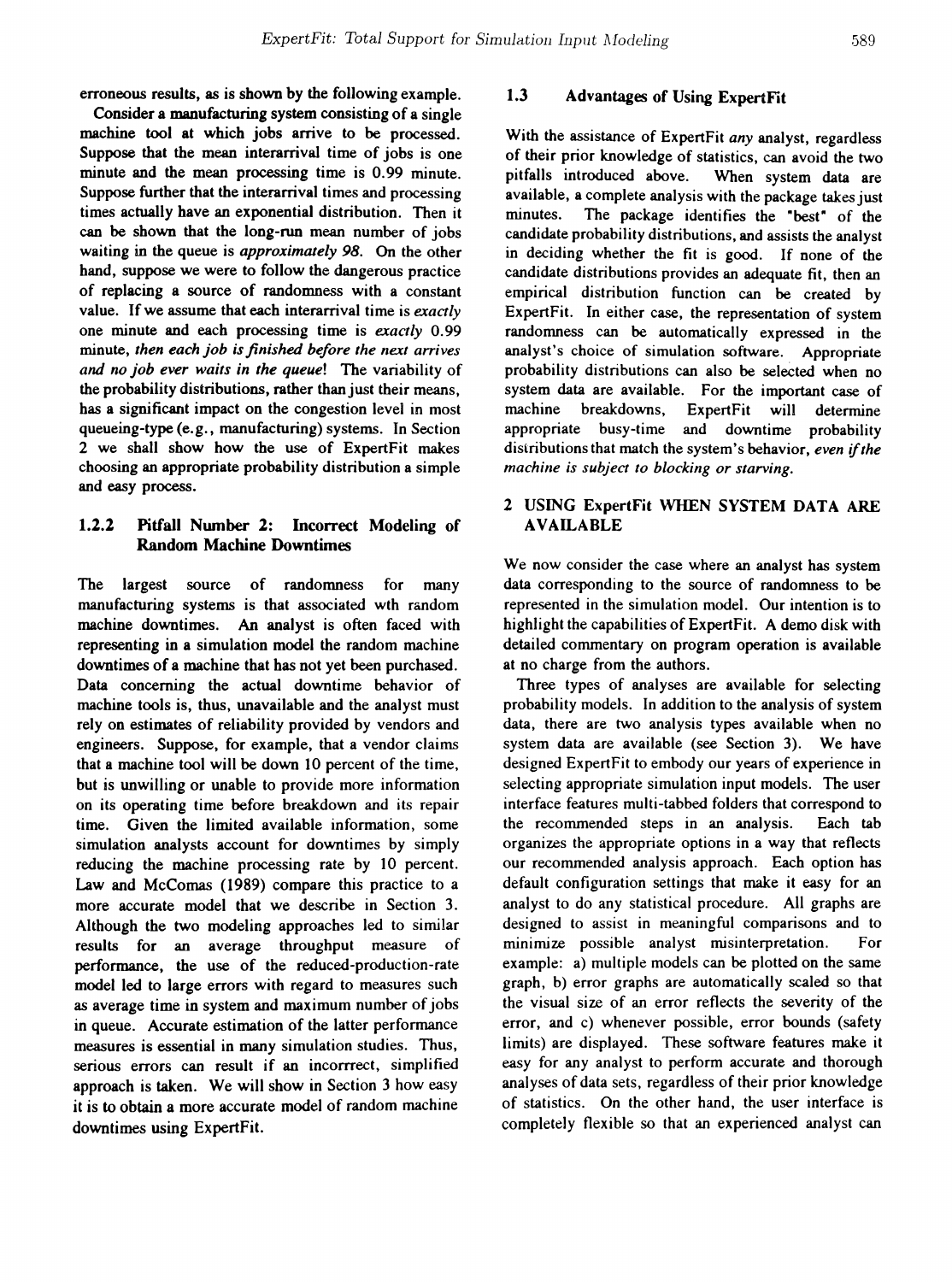easily access the full set of available tools for performing comprehensive and complete data set analyses in any order desired.

A data analysis is done using a folder with four tabs. The first tab has options for obtaining and displaying the features of a data sample; an analyst can read a data file, manually enter or edit a data set, paste in a data set from the system clipboard, as well as perform a variety of transformations. Once a sample is available, an analyst can create a number of graphical and tabular sample summaries, including histograms and plots designed to assess the randomness of the observations.

The data set we have chosen for this example consists of part processing times provided to us by a major automobile manufacturer.

At the second tab models can be fit to the sample. For the recommended guided fitting option, the basic information required by ExpertFit to begin the fitting and evaluation process is a specification of the range of the underlying random variable. For many data sets like the example processing times, the underlying random

variable can be characterized as being greater than zero with no definite upper bound. ExpertFit responded to our choices by fitting distributions with ranges starting at zero and distributions whose lower endpoint was estimated from the data itself. These candidate models were then automatically evaluated. After a few seconds the result screen shown in Figure 1 was displayed.

ExpertFit fit and ranked 26 candidate models, with the three best-fitting models listed on the screen along with their scores. The displayed scores are calculated by a proprietary evaluation scheme that is based on our 18 years of research in this area, including the analysis of 35,000 computer-generated data sets. Results from the heuristics that we have found to be the best indicators of a good model fit are combined and the resulting numerical evaluation is normalized so that 100 indicates the best possible model and 0 indicates the worst possible model. These scores are *comparative* in nature and do not give an overall assessment of the quality of fit. ExpertFit provides a separate *absolute* evaluation of the adequacy of fit provided by the best-ranked model. This

| <b>Relative Evaluation of Candidate Models</b>                                                                                                                                                                                                                                                                                               |                                                                   |          |                      |  |  |
|----------------------------------------------------------------------------------------------------------------------------------------------------------------------------------------------------------------------------------------------------------------------------------------------------------------------------------------------|-------------------------------------------------------------------|----------|----------------------|--|--|
|                                                                                                                                                                                                                                                                                                                                              |                                                                   | Relative |                      |  |  |
|                                                                                                                                                                                                                                                                                                                                              | Model                                                             | Score    | Model Range          |  |  |
|                                                                                                                                                                                                                                                                                                                                              | 1 - Inverted Weibull                                              | 100.00   | Larger than 0        |  |  |
|                                                                                                                                                                                                                                                                                                                                              | $2 - \text{Gamma}(E)$                                             | 92.00    | Larger than 24.79809 |  |  |
|                                                                                                                                                                                                                                                                                                                                              | 3 - Log-Logistic(E)                                               | 90.00    | Larger than 24.79809 |  |  |
|                                                                                                                                                                                                                                                                                                                                              | 26 models are defined with scores between 0.00 and 100.00         |          |                      |  |  |
| Absolute Evaluation of Model 1 - Inverted Weibull<br>Based on a heuristic evaluation, there is no current evidence for<br>not using the primary model. If you are doing simulation, then the<br>primary model will probably provide a good representation for your<br>data. However, we recommend further confirmation of the primary model. |                                                                   |          |                      |  |  |
| Additional Information Concerning Model 1 - Inverted Weibull                                                                                                                                                                                                                                                                                 |                                                                   |          |                      |  |  |
|                                                                                                                                                                                                                                                                                                                                              | Result of an Anderson-Darling<br>goodness-of-fit test at level .1 |          | Do not reject        |  |  |
|                                                                                                                                                                                                                                                                                                                                              | "Error" in the model mean<br>relative to the sample average       |          | $-09670 = 26%$       |  |  |

Figure 1: Evaluation of Candidate Models for the Processing-Time Data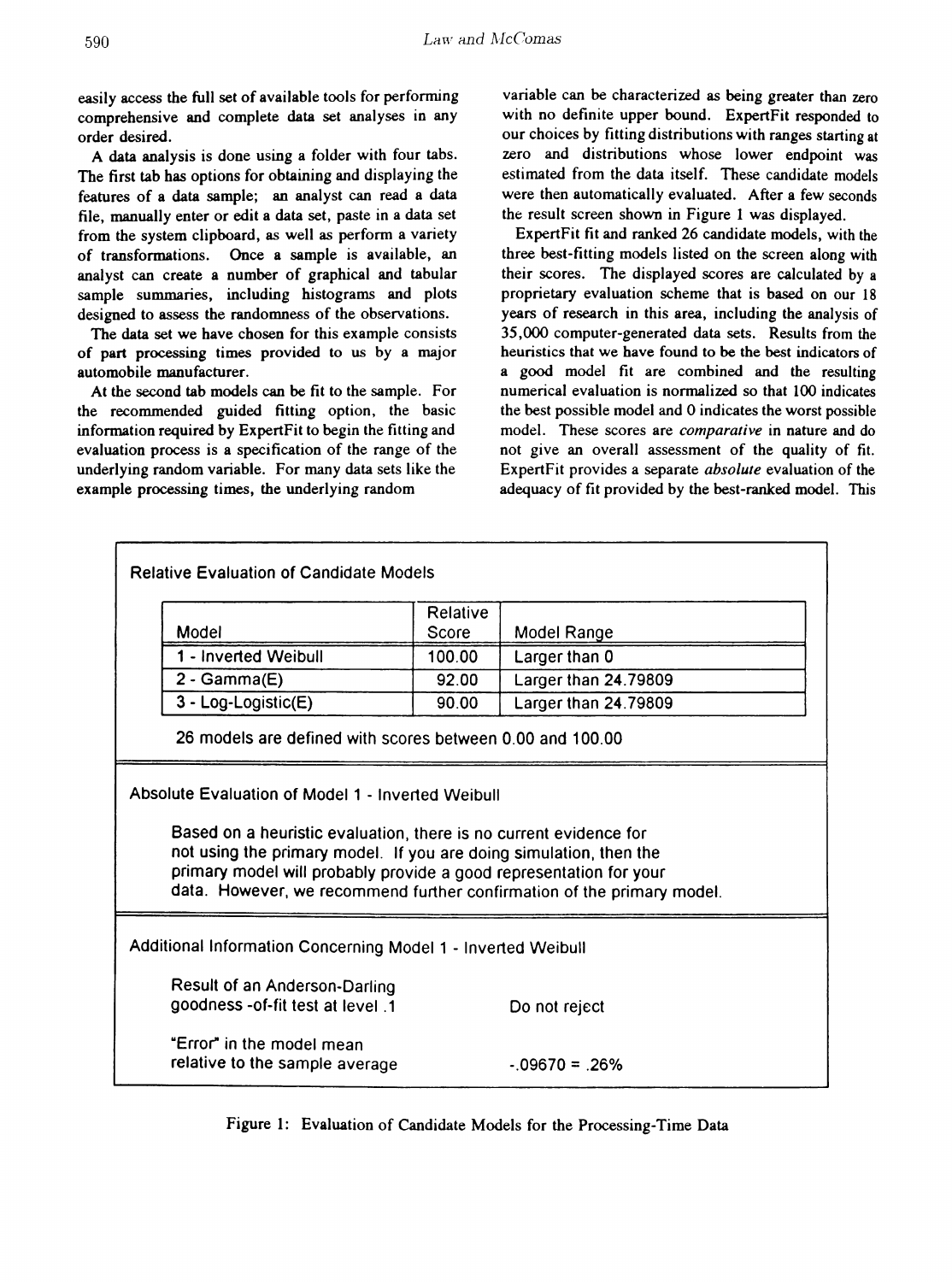

Figure 2: Density/Histogram OverPlot for the Processing-Time Data

absolute evaluation is critical because, perhaps, one third of all data sets are not well represented by a standard distribution. *Furthermore, ExpertFit is the only software package that provides such an absolute evaluation.*

In Figure 1 we see that the inverted Weibull distribution (range starts at zero) is the best model for the processing-time data. Although the inverted Weibull distribution may be unfamiliar to you, it is can be used in most simulation packages since it can be generated as the inverse of a Weibull random variable. It should also

be noted that ExpertFit completed the entire analysis without further input from the analyst; only the range had to be specified.

After guided fitting, an analyst is automatically transferred to the third tab at which specitied models can be compared to the sample to assess the quality of fit. Among our favorite comparisons are the density/histogram overplot and the distribution function differences plot, which are shown in Figures 2 and 3, respectively. In the former case, the density function of



Figure 3: Distribution Function Differences Plot for the Processing-Time Data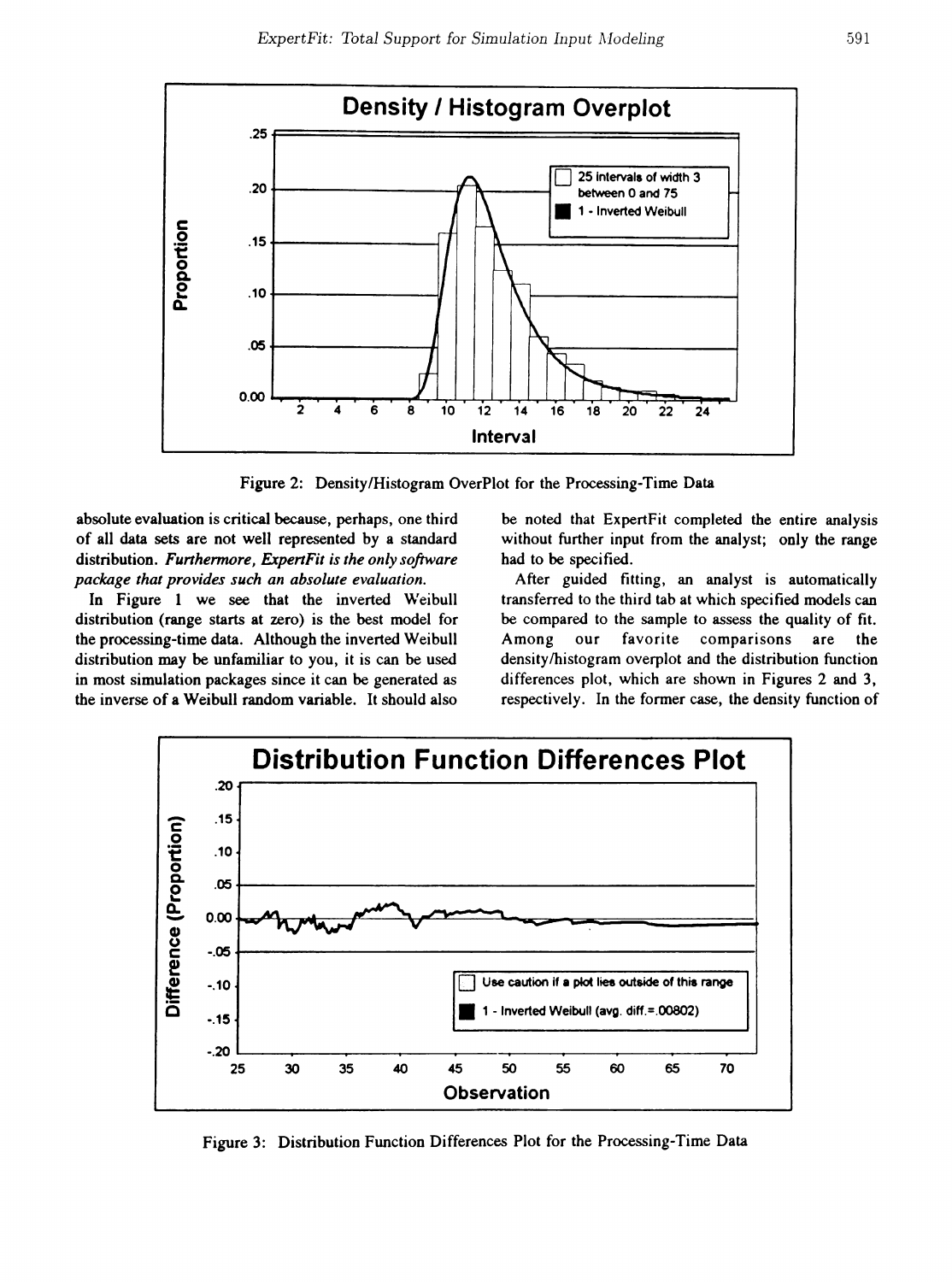| <b>Simulation Software</b> | Representation                                               |
|----------------------------|--------------------------------------------------------------|
| GPSS/H3                    | RVIWEIB( <stream>,6.272056, 32.834140)</stream>              |
| ProModel                   | InvWeibull(6.272056, 32.834140, <stream>, 0.000000)</stream> |
| Taylor II                  | 1./weibull(0.028324, 6.272056)                               |
| <b>WITNESS</b>             | 1./WEIBULL(6.272056, 0.030456, <stream>)</stream>            |

Figure 4: Simulation Software Representation of the Inverted Weibull Distribution

the inverted Weibull distribution has been plotted over a histogram of the data (a graphical estimate of the true density function). This plot indicates that the inverted Weibull distribution is a good model for the observed data. The distribution function differences plot graphs the differences between a sample distribution function (a graphical estimate of the true distribution function) and the distribution function for the inverted Weibull distribution. Since these vertical differences are small (i.e., within the horizontal error bounds), this also suggests that the inverted Weibull distribution is a good representation for the data. Note that tab 3 also allows the analyst to perform several goodness-of-fit tests such as the chi-square test.

ExpertFit includes an option in tab 4 that allows one to display the representation of the inverted Weibull using different software packages. We show in Figure 4 the representations for four of the software packages supported by ExpertFit.

With some data samples, no candidate model provides an adequate representation. In this case we recommend the use of an empirical distribution function. One useful feature of ExpertFit is that in addition to using all of the sample values in the simulation software representation, it is possible to reduce the amount of required information through the use of a histogram-based

empirical distribution function. We show a histogrambased representation (with 20 intervals) for two simulation software packages in Figure *S.*

# 3 USING ExpertFit WHEN NO DATA ARE AVAILABLE

Quite often a simulation analyst must model a source of randomness for which no data are available. ExpertFit provides two analysis modes for this situation - modeling of general activity times using triangular or beta distributions and modeling of random machine downtimes, for which we provide an example in this section. ExpertFit supports accurate modeling of systems with or without significant blocking or starving. For the example in this section, we will assume that the machine of interest is never blocked or starved.

Consider a machine that has an efficiency of 0.9; that is, it is actually producing parts 90 percent of the time. When the machine goes down, the average downtime is 60 minutes. However, the minimum downtime is 10 minutes. This information is specified to ExpertFit through a sequence of easy-to-use menus. After all of the required information has been specified, the average number of downs (actually the average number of busytime/downtime cycles) per 8-hour shift is calculated by

| <b>Simulation Software</b> | Representation                                                                                                                                                                                                                                                                                                                                                                                               |
|----------------------------|--------------------------------------------------------------------------------------------------------------------------------------------------------------------------------------------------------------------------------------------------------------------------------------------------------------------------------------------------------------------------------------------------------------|
| Arena                      | CONT(0.0000,24.800000, 0.0322,27.185000, 0.1576,29.570000,<br>0.3183,31.955000, 0.4791,34.340000, 0.5981,36.725000, 0.6945,39.110000,<br>0.7942,41.495000, 0.8457,43.880000, 0.8778,46.265000, 0.9068,48.650000,<br>0.9421,51.035000, 0.9550,53.420000, 0.9711,55.805000, 0.9807,58.190000,<br>0.9839,60.575000, 0.9904,62.960000, 0.9968,65.345000, 0.9968,67.730000,<br>0.9968,70.115000.1.0000.72.500000) |
| AutoMod                    | continuous(0.0000:24.800000.0.0322:27.185000.0.1576:29.570000.<br>0.3183:31.955000,0.4791:34.340000,0.5981:36.725000,0.6945:39.110000,<br>0.7942:41.495000,0.8457:43.880000,0.8778:46.265000,0.9068:48.650000,<br>$0.9421:51.035000.0.9550:53.420000.0.9711:55.805000.0.9807:58.190000.$<br>0.9839:60.575000,0.9904:62.960000,0.9968:65.345000,0.9968:67.730000,<br>0.9968:70.115000.1.0000:72.500000)       |

Figure 5. Simulation Software Representation of the Empirical Distribution Function